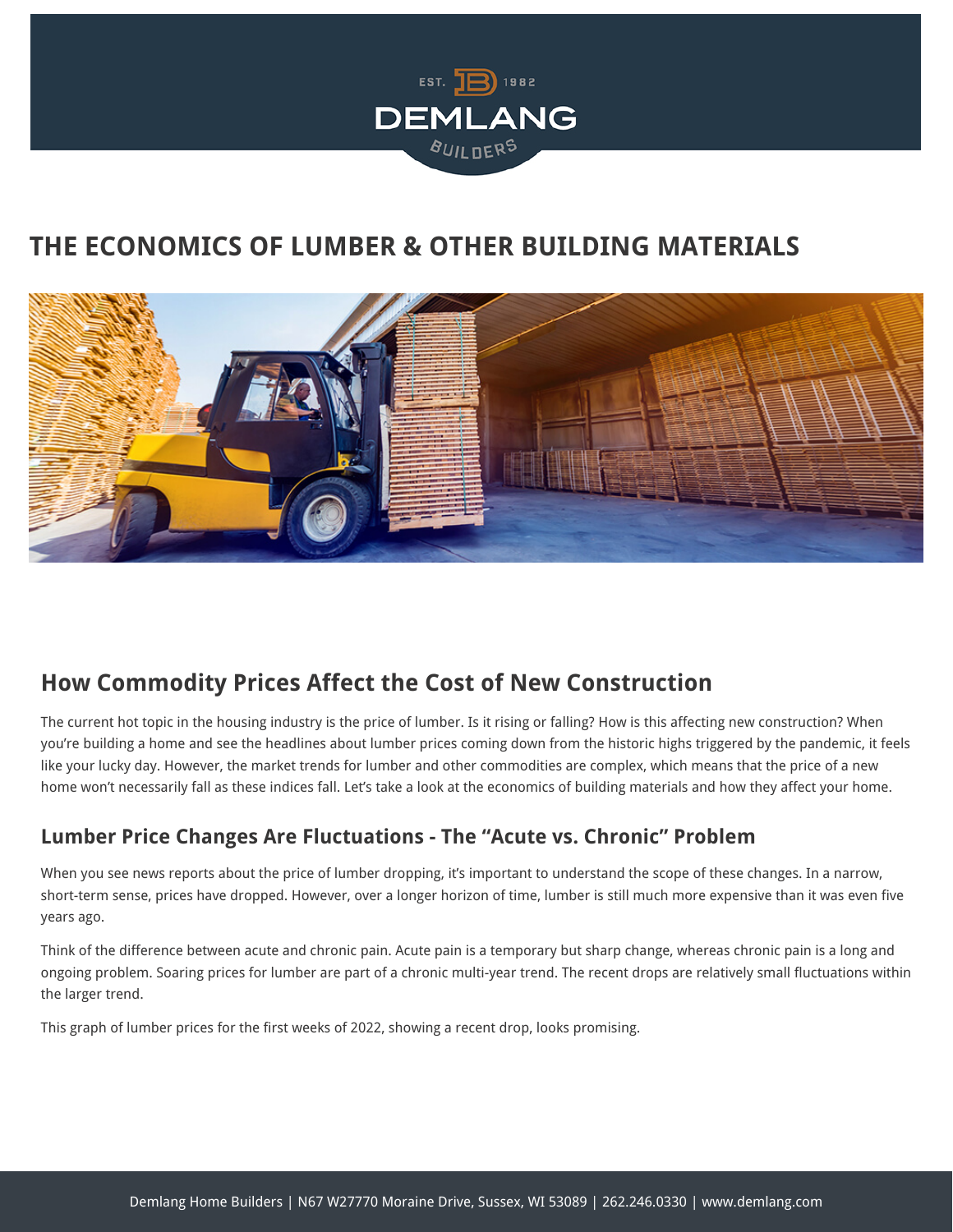



Lumber prices January 1, 2022-February 4, 2022

However, when you look at the lumber market over the last 10 years, there is an overall upward trend. Especially since the start of the pandemic, prices are high and they're highly volatile. The volatility also contributes to higher housing prices–when material prices fluctuate wildly, suppliers keep their own prices high to absorb risk and builders can't easily expand their output. [This article from](https://www.marketwatch.com/story/volatility-of-lumber-prices-hits-high-not-seen-since-end-of-world-war-ii-why-home-buyers-should-be-concerned-11642784941) [MarketWatch](https://www.marketwatch.com/story/volatility-of-lumber-prices-hits-high-not-seen-since-end-of-world-war-ii-why-home-buyers-should-be-concerned-11642784941) details how volatile lumber prices are affecting the full span of the housing market, including rentals and other housing alternatives.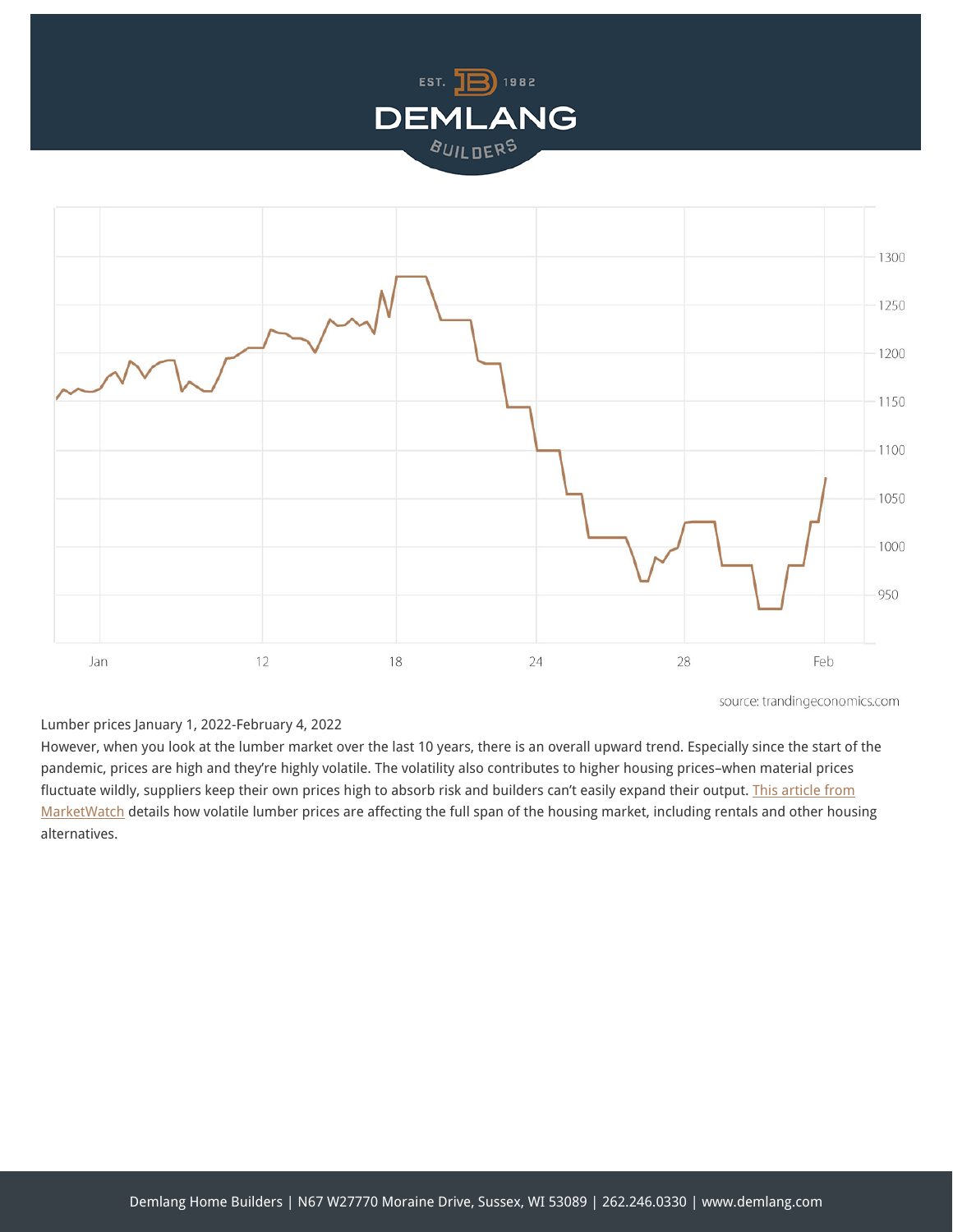



source: trandingeconomics.com

Lumber prices from 2012- 2022

#### **Commodity Prices and the Futures Market**

Due to the intense volatility of supply, demand, and pricing, lumber, and other commodity materials are traded on the futures market. In this arrangement, buyers and sellers sign a contract for the materials to be provided in the future for an agreed-upon price. The seller (e.g. a lumber mill) is hoping to avoid the risk of plunging prices and carrying costs, while the buyer (e.g. an investor) wants to capture profit from a market spike.

What does this mean for new home construction? The price indices you see on the news don't reflect the actual price of the materials on that day. There is always a delay, which causes a price gap. [This graph from Fortune](https://fortune.com/2022/01/12/lumber-prices-skyrocket-again-weather-sawmill-production-supply-chain/) demonstrates this effect and how it has affected lumber prices.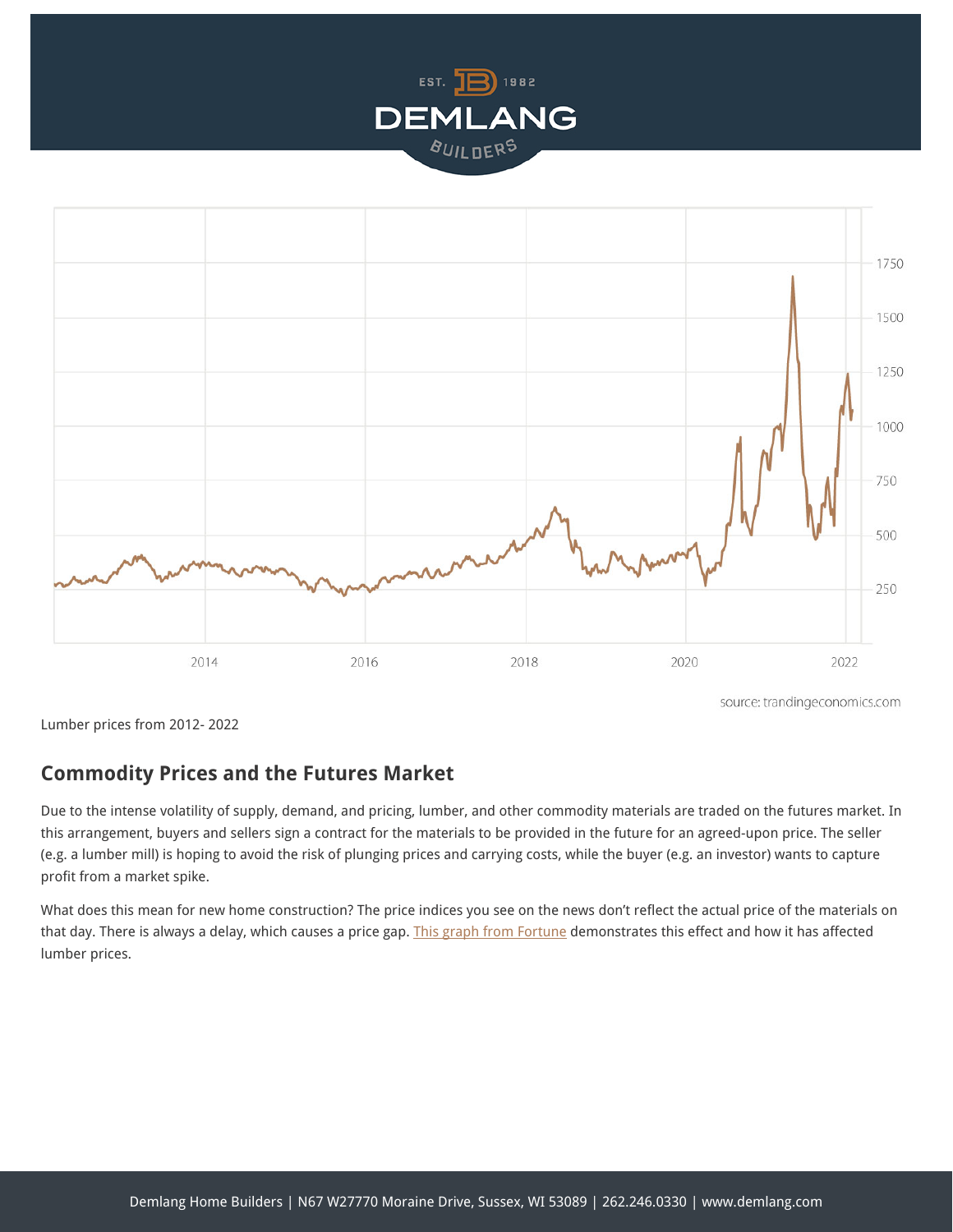

\$1.239 \$1.111

**DEC '21** 

# **Wholesale lumber prices**

Price per thousand board feet of lumber



**JAN '19** 

CHART: LANCE LAMBERT • SOURCE: FASTMARKETS RANDOM LENGTHS FRAMING LUMBER COMPOSITE PRICE; FORTUNE NASDAQ'S FUTURE PRICE

**JAN '20** 

**JAN '21** 

In an [article for CNBC,](https://www.cnbc.com/2021/07/19/why-homebuyers-arent-seeing-savings-from-falling-lumber-prices.html) David Logan from the National Association of Home Builders (NAHB) described this as "sticky" pricing, adding that the phenomenon helps to explain why housing prices are slower to recover than lumber prices. In addition, the NAHB notes that [actual](https://nahbnow.com/2022/01/domestic-sawmill-output-continues-to-lag-home-construction/) [output continues to lag behind demand](https://nahbnow.com/2022/01/domestic-sawmill-output-continues-to-lag-home-construction/), lengthening the relevant timeframe for material prices.

At Demlang, we purchase the lumber needed for a house well in advance, sometimes 6 months out from the start of a project. We're absorbing the risk of future price fluctuations and working with what materials cost in the past when they were ordered. A spike or drop in today's market price for lumber won't be reflected in the cost of your in-progress home. There is also a delay between when pricing changes, the lumber yard's prices are adjusted, and new home base prices are recalculated–meaning it may take several weeks or even months for pricing changes to be reflected.

## **Price Trends for Other Building Materials**

**JAN '18** 

**JAN '17** 

A house is much more than lumber. Every component, fixture, and finish in your new home has its own dynamic price market driven by supply and demand, among other factors. Even when lumber prices begin to come down, the prices of other materials and commodities play a role in the overall investment of a new home.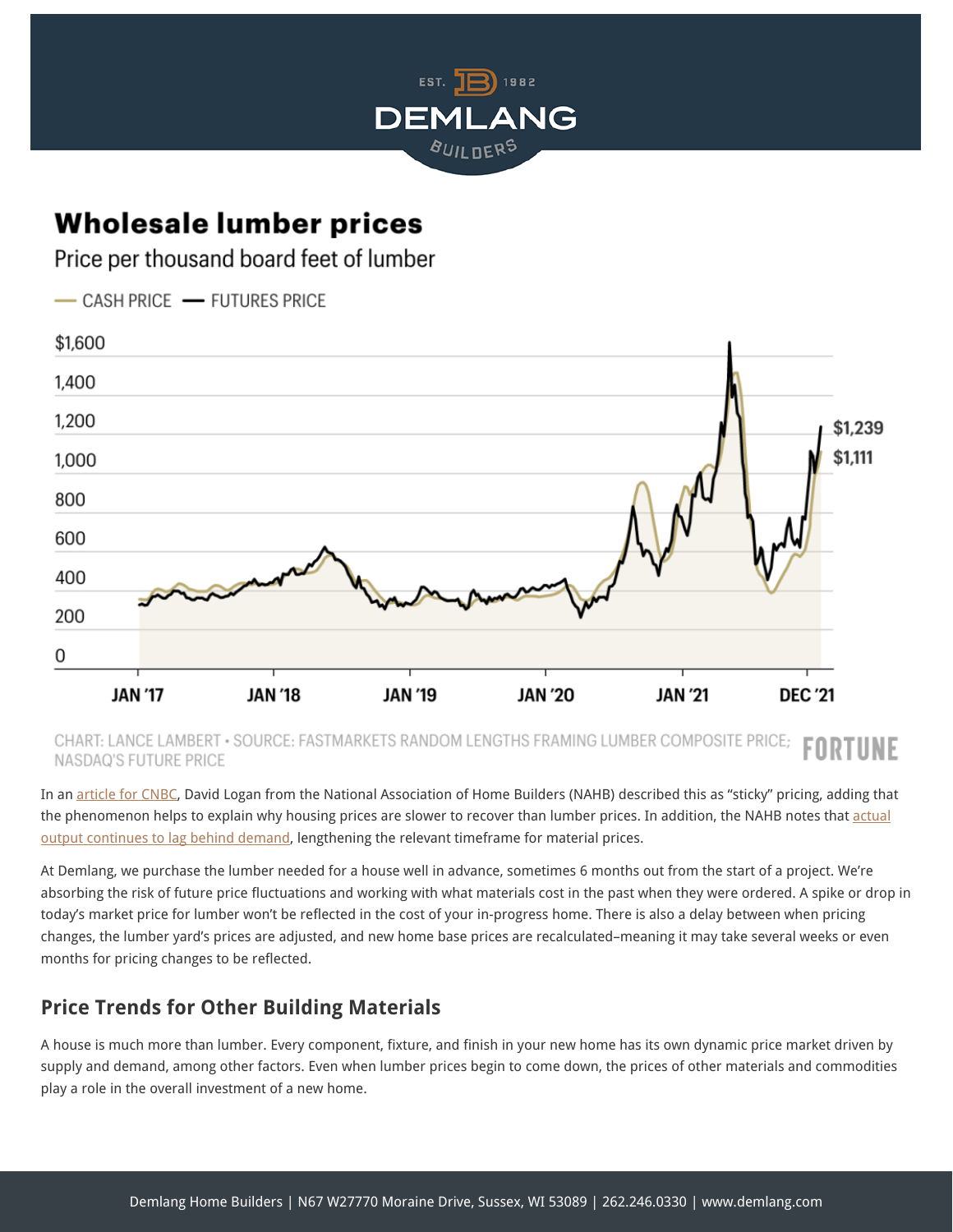

For example, steel is critical to the construction of your home, from foundations to joists. It's also a commodity that's traded on the futures market. And much like lumber, steel has recently risen in price substantially.



#### Steel Prices, 2017 - Present

source: trandingeconomics.com

Similar trends can be seen in the market for copper, which is used in your plumbing and electrical, and aluminum, which is used for everything from garage doors to gutters. According to [Business Insider,](https://www.businessinsider.com/home-construction-materials-shortage-supply-chain-home-depot-congress-2022-1) commodities are facing such severe shortages and cost jumps that some builders are even relying on retail stores like Home Depot to supply their construction materials.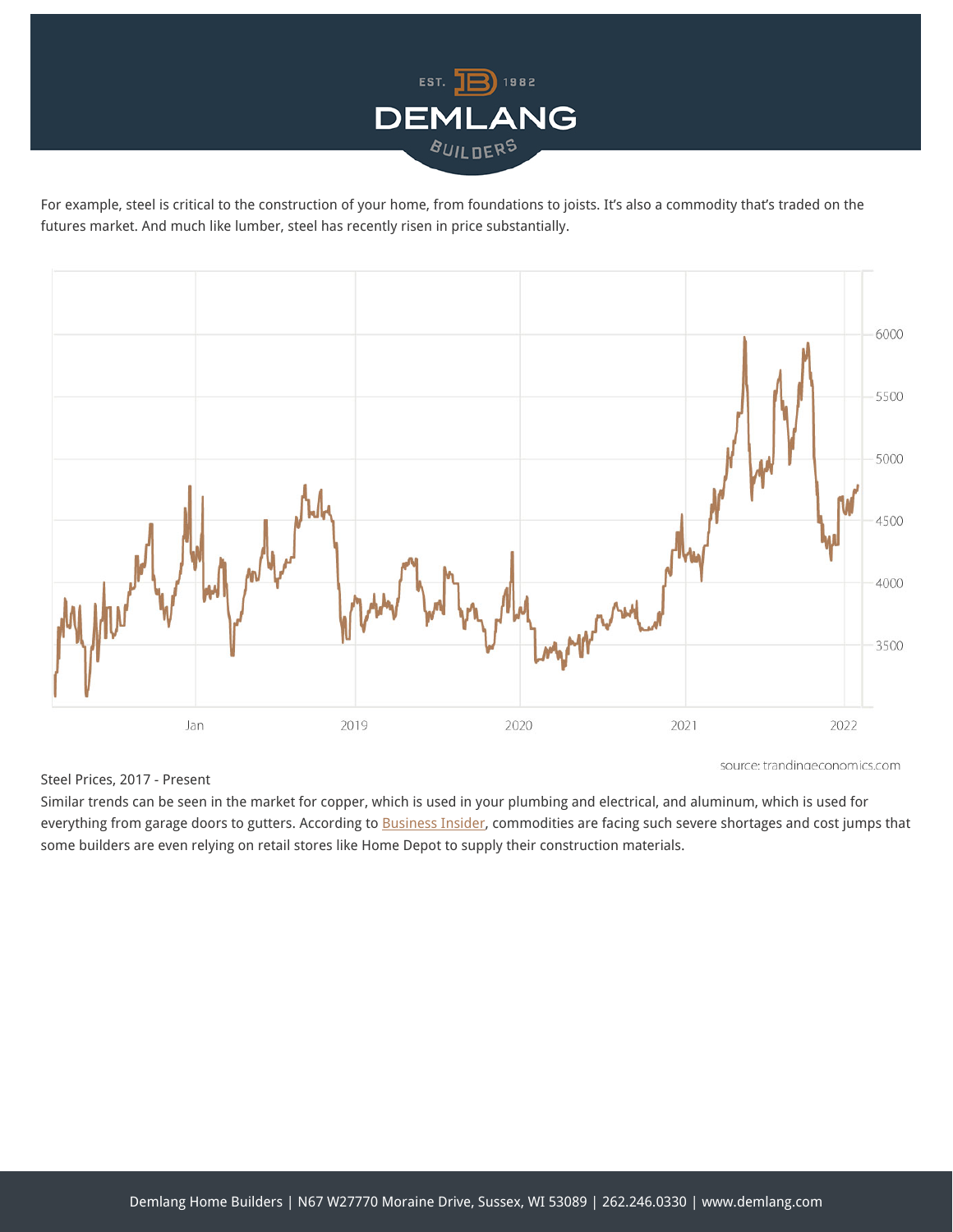



Copper Prices, 2017 - Present